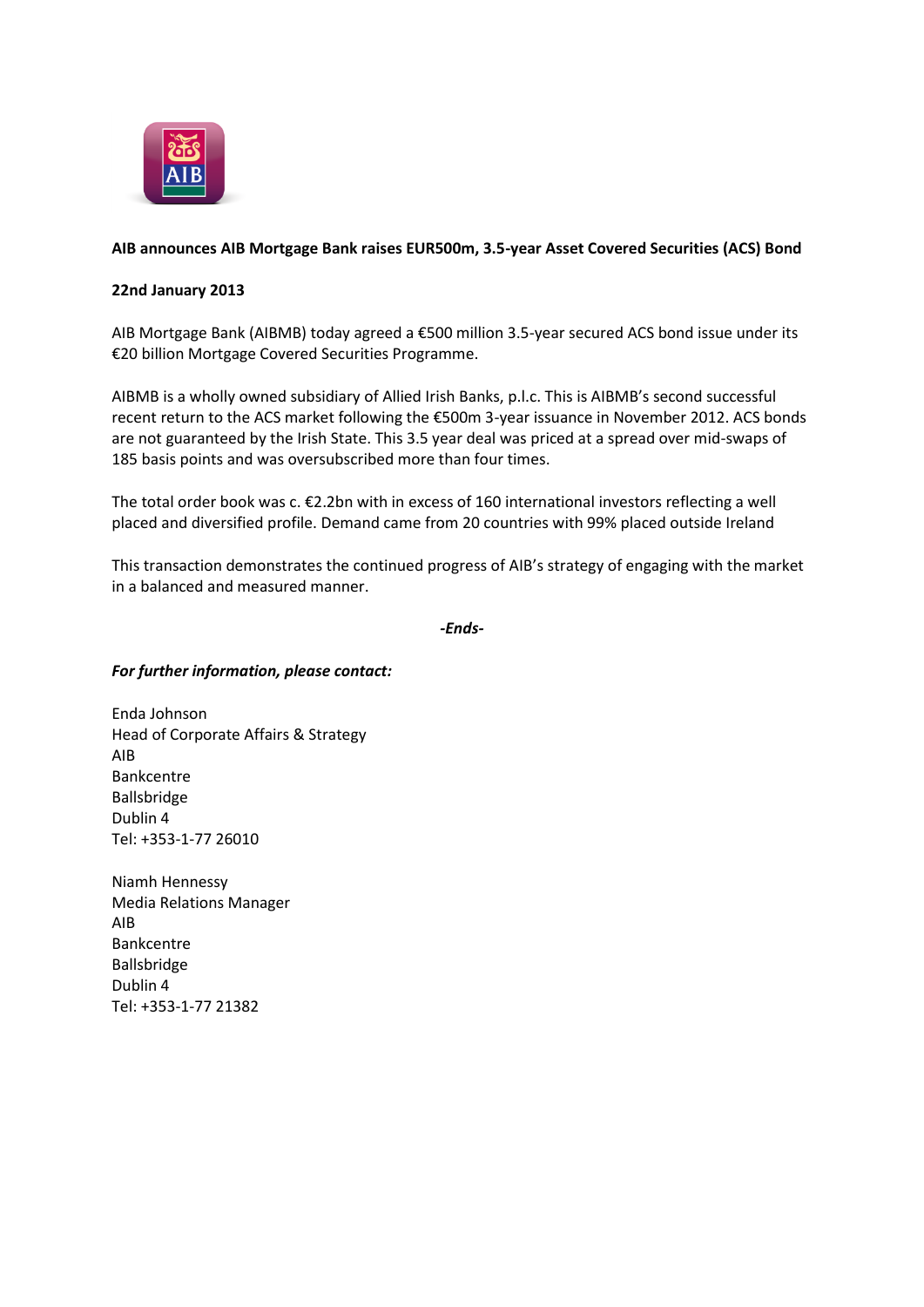## *Forward-looking statements*

This update contains certain "forward-looking statements" within the meaning of Section 27A of the US Securities Act of 1933, as amended, and Section 21E of the US Exchange Act of 1934, as amended, regarding the belief or current expectations of the Group, AIB's Directors and other members of its senior management about the Group's financial condition, results of operations and business of the Group and certain of the plans and objectives of the Group, including statements relating to possible future write-downs or impairments. In particular, certain statements with regard to management objectives, trends in results of operations, margins, risk management, competition and the impact of changes in Financial Reporting Standards are forward-looking in nature. These forward-looking statements can be identified by the fact that they do not relate only to historical or current facts. Forward looking statements sometimes use words such as 'may', 'could', 'would, 'will, 'aim', 'anticipate', 'target', 'expect', 'estimate', 'intend', 'plan', 'goal', 'believe', or other words of similar meaning. Examples of forward-looking statements include, among others, statements regarding the Group's future financial position, income growth, business strategy, projected costs, capital position, estimates of capital expenditures, and plans and objectives for future operations. Because such statements are inherently subject to risks and uncertainties, actual results may differ materially from those expressed or implied by such forward-looking information.

These forward-looking statements are not guarantees of future performance. Rather, they are based on current views and assumptions and involve known and unknown risks, uncertainties and other factors, many of which are outside the control of AIB and are difficult to predict, that may cause actual results to differ materially from any future results of developments expressed or implied from the forward-looking statements. Factors that could cause actual results to differ materially from those expressed or implied include, but are not limited to, economic conditions in Ireland and international economic and sector-specific conditions, including volatility in the financial markets; the default of a major market participant or negative developments affecting one or more Irish financial institutions; unfavourable economic and market conditions in the Irish property sector; the ability of AIB to access sufficient funding to meet regulatory requirements and its liquidity needs; the uncertainty over the terms of an extension to the eligible liabilities guarantee scheme (the "ELG Scheme") and the market reaction to the removal of government guarantees; changes in AIB's credit ratings or the sovereign ratings of Ireland and other countries; customer and counterparty credit quality; AIB's commitments and restrictions under the Credit Institutions (Financial Support) Scheme, the National Pensions Reserve Fund Commission Investment, the National Asset Management Agency bank asset acquisition programme and the ELG Scheme; non-trading interest rates; market risks, as well as risks related to interest rates, foreign exchange rates and commodity and equity prices; changes in applicable laws, regulations and taxes in jurisdictions in which AIB operates; risks related to the E.U. restructuring plan; the valuation of certain financial instruments; a change in control; natural and other disasters; and effective management of capital.

AIB cautions that the foregoing list of important factors is not exhaustive. Investors and others should carefully consider the foregoing factors and other uncertainties and events when making an investment decision based on any forward-looking statement. In light of these risks, uncertainties and assumptions, the forward-looking events discussed in this update may not occur.

The forward-looking statements speak only as of the date of this update. Except as required by the Central Bank of Ireland, the Irish Stock Exchange, or applicable law, AIB does not have any obligation to update or revise publicly any forward-looking statement, whether as a result of new information, further events or otherwise. AIB expressly disclaims any obligation or undertaking to publicly release any updates or revisions to any forward-looking statement contained in this update